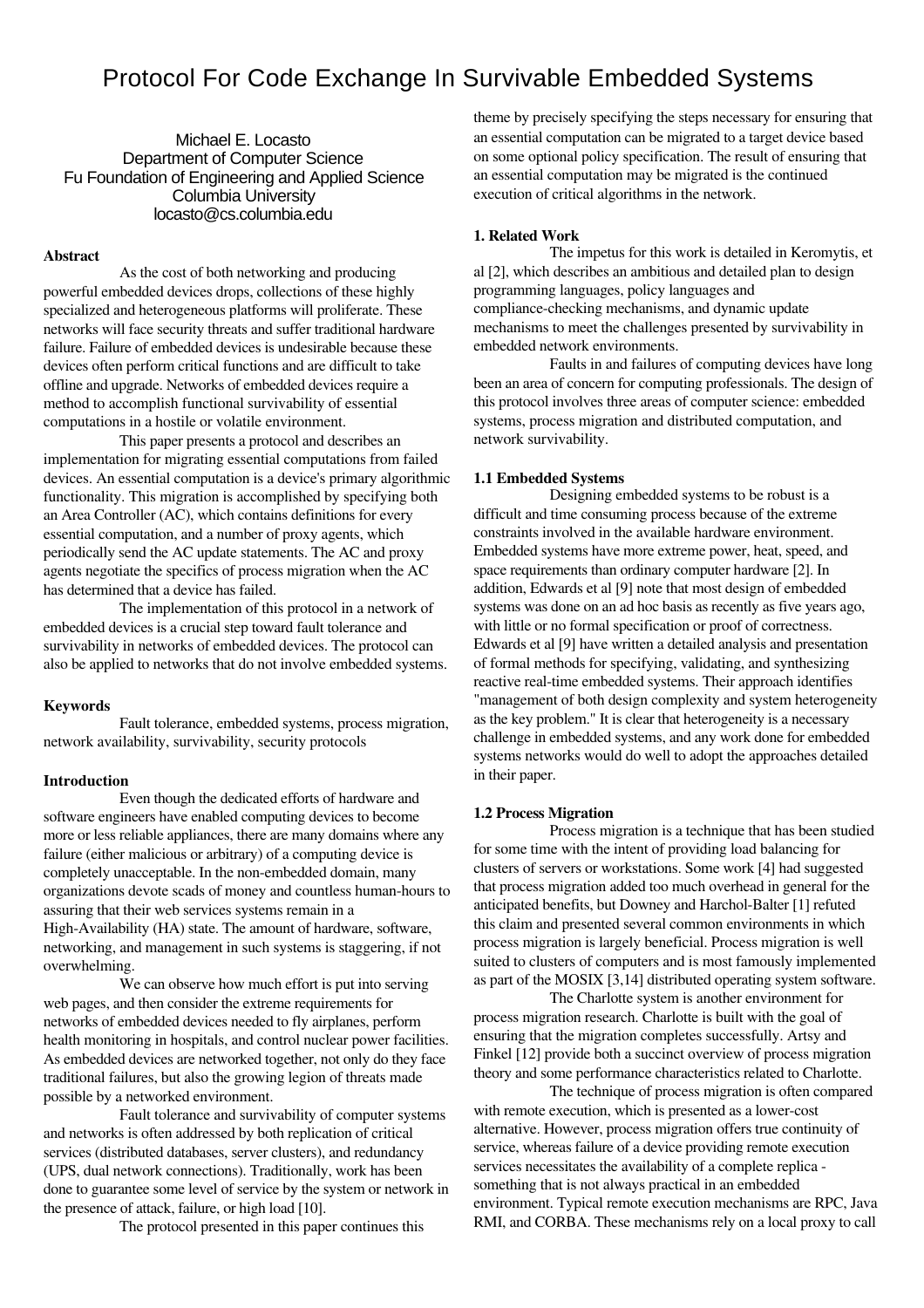functions on a server over the network, rather than actually moving a process.

Dynamic updates of software is a complex operation. Hicks [7] points to Smith [5] as an excellent review of process migration techniques. Hicks also describes the notion of state transfer as a process of automatically encoding current process information and details the difficulties involved with the checkpointing technique. The primary difficulty in state transfer is twofold: the target may not understand the state format, and some essential state may be hidden by the operating system of the original machine [7].

The initial version of the PCXSES protocol assumes that with a common virtual machine in the embedded network, state translation is not required. In addition, all interesting state information can be captured in the values of an object's instance data members, much like serialization of Java objects. However, the protocol does not limit what can be considered state; actually determining what state is important and translating it are left to the implementation.

On the other hand, heterogeneous process migration, as addressed in Smith and Hutchinson [8] does not make the assumption that all devices share a common runtime platform. Smith and Hutchinson [8] give a very precise analysis of the requirements for designing a process migration protocol. Future versions of PCXSES will address the issues raised by a heterogeneous network.

### 1.3 Network Survivability

The threat model for computer networks is significantly different from the threat model for a standalone system. Networks are vulnerable to a wide variety of attacks, and the technical report by Ellison et al [10] provides a very complete overview of modern network survivability. Fault tolerance and network survivability are two areas of network security that attempt to research and respectively address Byzantine [6] and malicious failures in networks.

Zhang et al [13] have commented that "the composition of most networks tends to converge on a single technology [often from the same vendor] at each layer of the network." This trend may boost interoperability; however, Zhang et al [13] have suggested that homogeneity in networks presents vulnerabilities and that survivability may be achieved through greater heterogeneity.

The weakness of this approach is the greater challenge in configuration and management when adding non-required complexity to the network. However, in the OASES [2] proposal, Keromytis et al argue that the natural heterogeneity of an embedded network provides a high degree of redundancy. This inherent redundancy may provide a platform for survivability. Furthermore, we should observe that embedded networks contain many highly specialized components that already require diverse configuration and management.

Employing process migration in a network of embedded devices is a highly desirable and cost effective method of assuring the survivability of this network. The PCXSES protocol performs this task.

# 2. The PCXSES Protocol

The PCXSES protocol is a straightforward series of steps that borrows from general principles of network routing

protocols and the idea of timeouts as presented in Lamport et al [6]. The protocol has four phases:

- 1. GOOD MORNING phase (walk in the door)
- 2.PARTY phase (continuously greet host)
- 3. RECOVERY phase (host gives keys to sober friend)
- 4. GOODBYE phase (people leave party)

The underlying idea is that the AC can stores definitions (object code) for every process running on the devices, but needs to be alerted to changes in state. Each device joins the network with a GOOD MORNING message. The device then periodically updates the AC with altered state information via a HELLO or STATE message. Finally, if the AC has determined that a device has failed, it will enter the RECOVERY phase with that failed device and a target device. It will send a MORPH (Mobile Object RePlacement Header) message to the target device. The target device does not implicitly trust any MORPH message. Entering the RECOVERY phase with one device does not require the AC to abandon the PARTY phase or GOOD MORNING phase with other devices.

# Figure 1: Protocol Sketch

| [Client]   | [AC]                                                 |
|------------|------------------------------------------------------|
| <b>GMP</b> | -------- GOOD MORNING, mode -------->>               |
| <b>GMP</b> | <<----- GOOD MORNING, params --------                |
| <b>PP</b>  | -------- STATE   HELLO ------------------>> (no ack) |
| <b>RP</b>  | <<---- MORPH (# obj, #bytes/obj, ctrl sigs -----     |
| <b>RP</b>  | <-------- object def #1 --------------               |
| <b>RP</b>  | <-------- object def #2 --------------               |
| <b>RP</b>  | <-------- object def #n --------------               |
| <b>RP</b>  | ---------- MORPH (ack) --------------->>             |
| <b>GBP</b> | --------------- GOODBYE ------------>>               |
| GBP        |                                                      |

### 2.1 Protocol Phases

## 2.1.1 Good Morning Phase

This phase allows a device to join the federation or network by contacting the AC. Thus, the AC does not have to poll the network and solicit new devices for their connectivity information.

## 2.1.2 Party Phase

In the party phase, each device sends notifications to the AC that the device is still alive. The device may also send updated state information as part of the notification or as part of a different message.

### 2.1.3 Recovery Phase

Naturally, the RECOVERY phase is the most interesting. [details of recovery phase...]

## 2.1.4 Goodbye Phase

This phase allows the protocol to terminate gracefully. If this phase were not included in the protocol, the AC would assume that a device had failed and being a needless Recovery Phase. [more]

### 2.2 Message Formats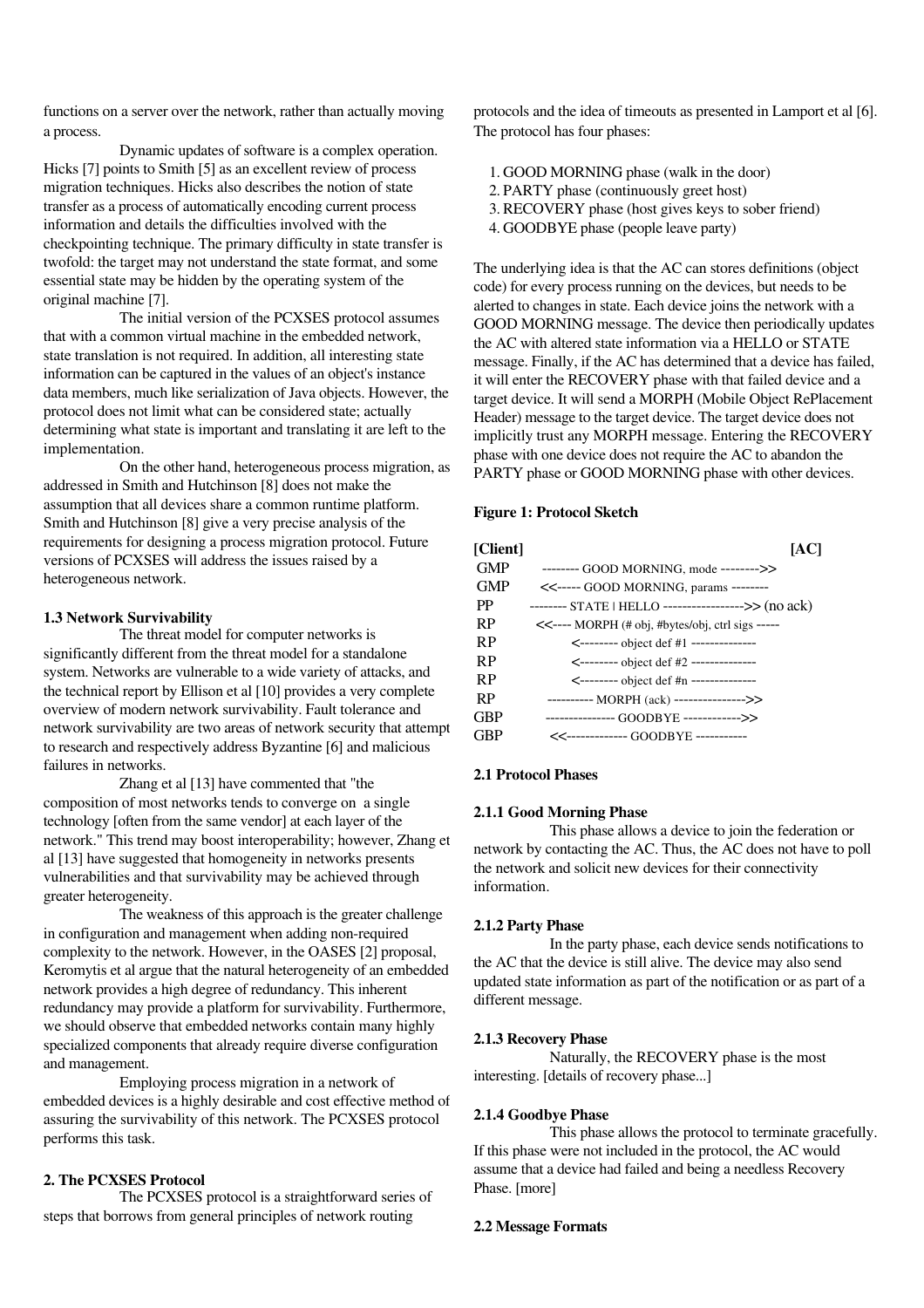All messages are encapsulated in a BOTTLE object with appropriate type identifiers. There are five types of messages:

1. GOOD\_MORNING message 2. HELLO message 3.STATE message 4. MORPH message

5. GOODBYE message

The GOOD MORNING message is used by the client to notify the AC of its existence and to negotiate parameters to be used in the rest of the protocol. The HELLO message is used to notify the AC that the device is still active, and may be used to pass state information. The STATE message is an optional message used to pass state information. Providing the option of separating state from the HELLO message is a performance enhancement; it also provides the device programmer more control over network traffic. The MORPH message is used to migrate a process to a target device and acknowledge that the migration has successfully completed. Finally, the GOODBYE message offers a graceful mechanism for a device to notify the AC that it has left the network and does not need to be "recovered."

[specific format of messages here]

#### 3. Results

The protocol proof of concept and development environment was implemented using the Java 1.4.1 platform. The AreaController was hosted on a dual Xeon 2.0 GHz RedHat Linux platform with 1 gigabytes of RAM. The host machine had a number of other processes running, and it is anticipated that the protocol does not require such firepower to perform in a reasonable manner. Test devices were hosted on weaker workstations and some network cluster machines, running a variety of Microsoft Windows and Solaris operating systems. Of course, future testing will be performed on smaller devices and embedded platforms.

Three important results are the realization of additional requirements for survivable networks of embedded systems: the development of a clear, concise, and powerful policy language, the need to recognize and prevent "failure chaining", and the need to detect Byzantine failure, perhaps through some peer-based mechanism.

The protocol functions as anticipated and the table below details some test processes that were successfully migrated. In addition, the graph displays some measurements of the time it took to migrate the different processes. The protocol adds no significant amount of lag. In addition, the protocol adds only a medium amount of network traffic and should scale through  $X \#$  of nodes.

# 4. Conclusions and Future Work

The PCXSES protocol is a first general solution to the problem of process migration and fault tolerance in embedded networks. Successive transformation of the protocol for performance and security is anticipated. Most notably, a challenge-response protocol will be integrated into the GOOD MORNING phase.

In addition, since the protocol currently assumes a common virtual machine layer on each device (to simplify the restart of processes), the protocol will be adjusted to account for different hardware targets. Perhaps standardization of lifecycle

methods (in addition to saving state variables) can help achieve some level of granularity by presenting well-known hooks into object code, thus making transfer of a program counter unnecessary.

#### 5. References

[1] Allen Downey and Mor Harchol-Balter. "A note on 'The Limited Performance Benefits of Migrating Active Processes for Load Sharing'," University of California at Berkeley Technical Report. UCB/CSD-95-888, November 1995

[2] A. Keromytis, S. Edwards, V. Prevelakis, and M. Hicks. TC: Open and Survivable Embedded Systems (OASES). NSF Grant Proposal and Project Summary. 2002.

[3] Barak A. and La'adan O., The MOSIX Multicomputer Operating System for High Performance Cluster Computing , Journal of Future Generation Computer Systems, Vol. 13, No. 4-5, pp. 361-372, March 1998.

[4] D. Eager and E. Lazowska and J. Zahorjan: The Limited Performance Benefits of Migrating Active Processes for Load Sharing. In Conf. on Measurement & Modelling of Comp. Syst., (ACM SIGMETRICS), May 1988, pages 63--72.

[5] J. M. Smith. A Survey of Process Migration Mechanisms. ACM Operating Systems Review, SIGOPS, 22(3): 28-40, 1988.

[6] L. Lamport, R. Shostak, and M. Pease. The Byzantine Generals Problem. ACM Transactions on Programming Languages and Systems, Vol. 4, No. 3, July 1982, Pages 382-401.

[7] M. Hicks. Dynamic Software Updating. PhD thesis, Department of Computer and Information Science, University of Pennsylvania, August 2001.

[8] P. Smith and N. C. Hutchinson. Heterogeneous Process Migration: The Tui System. Software - Practice and Experience 28(6): 611-639, 1998.

[9] S. Edwards, L. Lavagno, E. Lee, and A. Sangiovanni-Vincentelli. Design of Embedded Systems: Formal Models, Validation, and Synthesis. Proceedings of the IEEE 85(3): 366-390, March 1997.

[10] R.J. Ellison, D. Fisher, R.C. Linger, H.F. Lipson, T. Longstaff, and N. R. Mead. Survivable Network Systems: An Emerging Discipline (CMU/SEI-97-TR-013) Pittsburgh, PA: Software Engineering Institute, Carnegie Mellon University, 1997.

[11] W. Du and M. J. Atallah. Secure Multi-Party Computation Problems and Their Applications: A Review